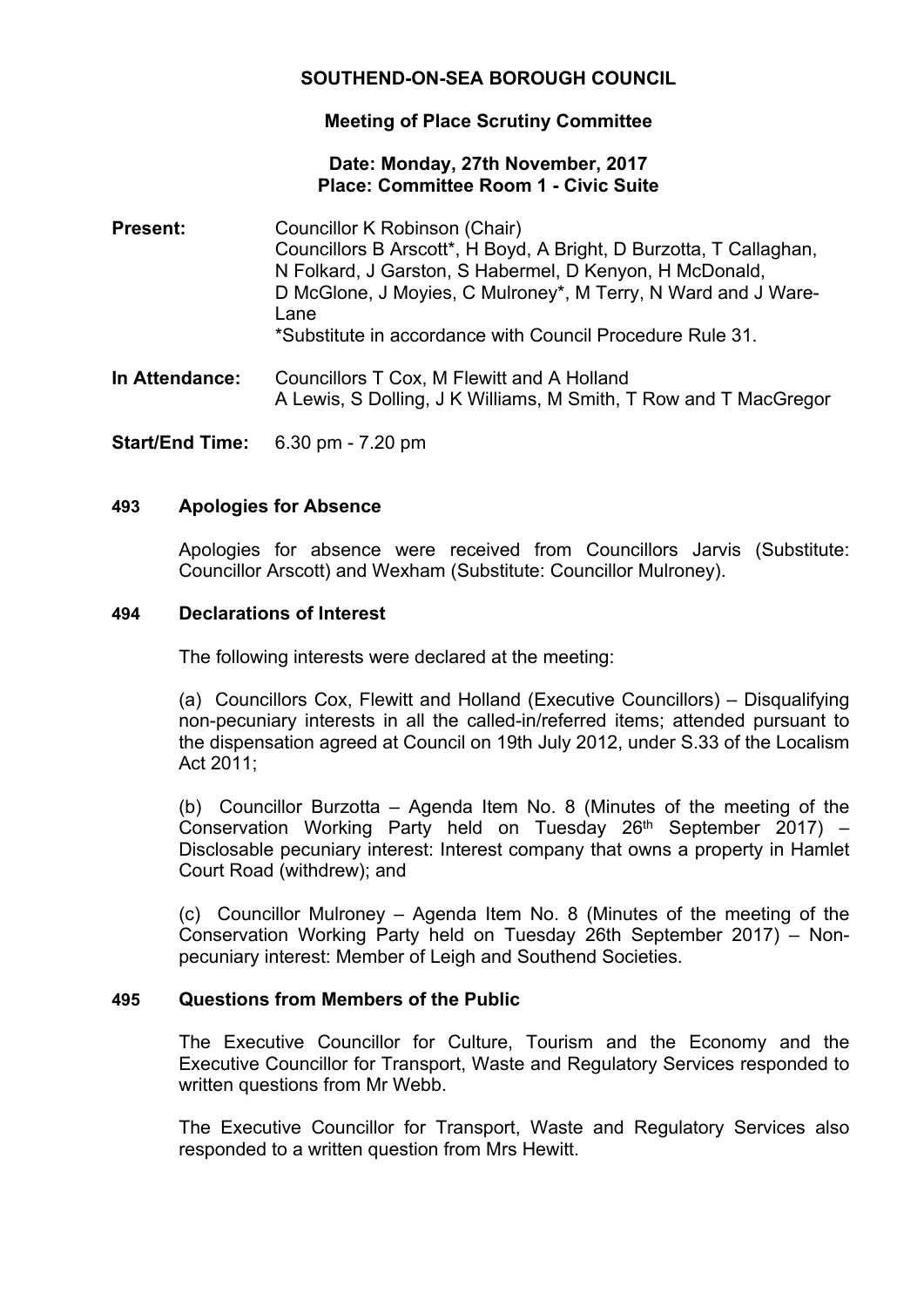## **496 Minutes of the Meeting held on Monday, 9th October, 2017**

Resolved:-

That the Minutes of the Meeting held Monday, 9<sup>th</sup> October 2107 be received, confirmed as a correct record and signed.

## **497 Monthly Performance Report**

The Committee considered the Monthly Performance Report (MPR) covering the period to end September 2017, which had been circulated recently.

In response to questions regarding CP2.3 – the percentage of household waste sent for re-use, recycling and composting, the Executive Councillor for Transport, Waste and Regulatory Services gave his assurances that he would inform Members of the outcome of the discussions with the contractors in relation to the relevant data and the need to rebalance targets.

In response to questions regarding  $CP4.7$  – other planning applications determined in 8 weeks, the Executive Councillor for Housing, Planning and Sustainability undertook to provide a written response clarifying why the monthly value showed that the target was being exceeded but that the report indicated that the overall performance was worsening.

Resolved:-

That the report be noted.

Note: This is an Executive function. Executive Councillor:- As appropriate to the item.

## **498 Comments, Compliments and Complaints**

The Committee considered Minute 440 of the meeting of Cabinet held on 7th November 2017, which had been referred direct by Cabinet to all 3 scrutiny committees and called in to Scrutiny, together with a report of the Chief Executive which presented the annual report on compliments and complaints received throughout the Council for 2016/17. The report also incorporated separate sections on Adult Social Care Services, Children's Social Care and a report from the Monitoring Officer on decisions by the Local Government & Social Care Ombudsman.

In response to questions regarding the number of complaints regarding the waste collection service, the Deputy Chief Executive (Place) undertook to provide to Members the number of default notices issued to contractors in 2015/16 & 2016/17.

Resolved:-

That the following decision of Cabinet be noted:-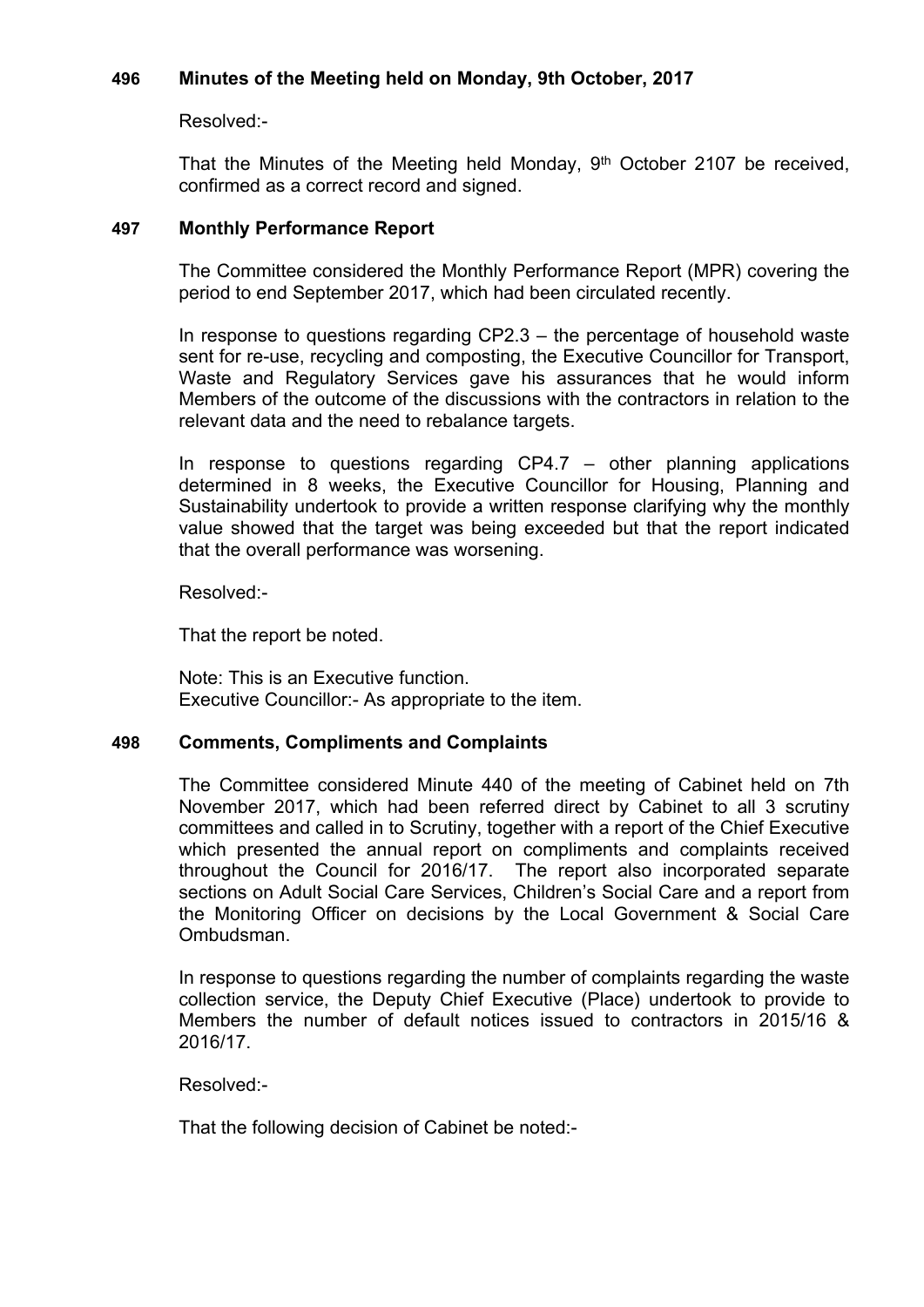"That the Council's performance in respect of compliments, comments and complaints for 2016-17 be noted, including the summary of decisions by the Local Government & Social Care Ombudsman."

Note:- This is an Executive Function Executive Councillors: Courtenay, Cox, Lamb and Salter

#### **499 Council Procedure Rule 46**

The Committee considered Minute 457 of the meeting of Cabinet held on 7th November 2017, which had been called in to Scrutiny, together with a report which summarised the actions taken in accordance with Council Procedure Rule 46.

Resolved:-

That the submitted report be noted.

Note: This is an Executive function Executive Councillor: As appropriate to the item

### **500 Minutes of the meeting of the Conservation Working Party held on Tuesday 26th September 2017**

The Committee considered Minute 458 of the meeting of Cabinet held on 7th November 2017, which had been called in to Scrutiny, together with the Minutes of the meeting of the Conservation Working Party held on Tuesday, 26<sup>th</sup> September 2017.

Resolved:-

That the following decision of Cabinet be noted:

"That the potential designation of Hamlet Court Road (and associated streets) as a Conservation Area be investigated by officers and a report be submitted to a future meeting of the Conservation Working Party."

Note:- This is an Executive Function Executive Councillors: Flewitt

#### **501 Minutes of the meeting of the Chairmen's Scrutiny Forum held on Monday 20th November 2017**

Resolved:-

That the Minutes of the meeting of Chairmen's Scrutiny Forum held on Monday, 20<sup>th</sup> November 2017 be received and noted and the recommendations therein endorsed.

Note: This is a Scrutiny Function.